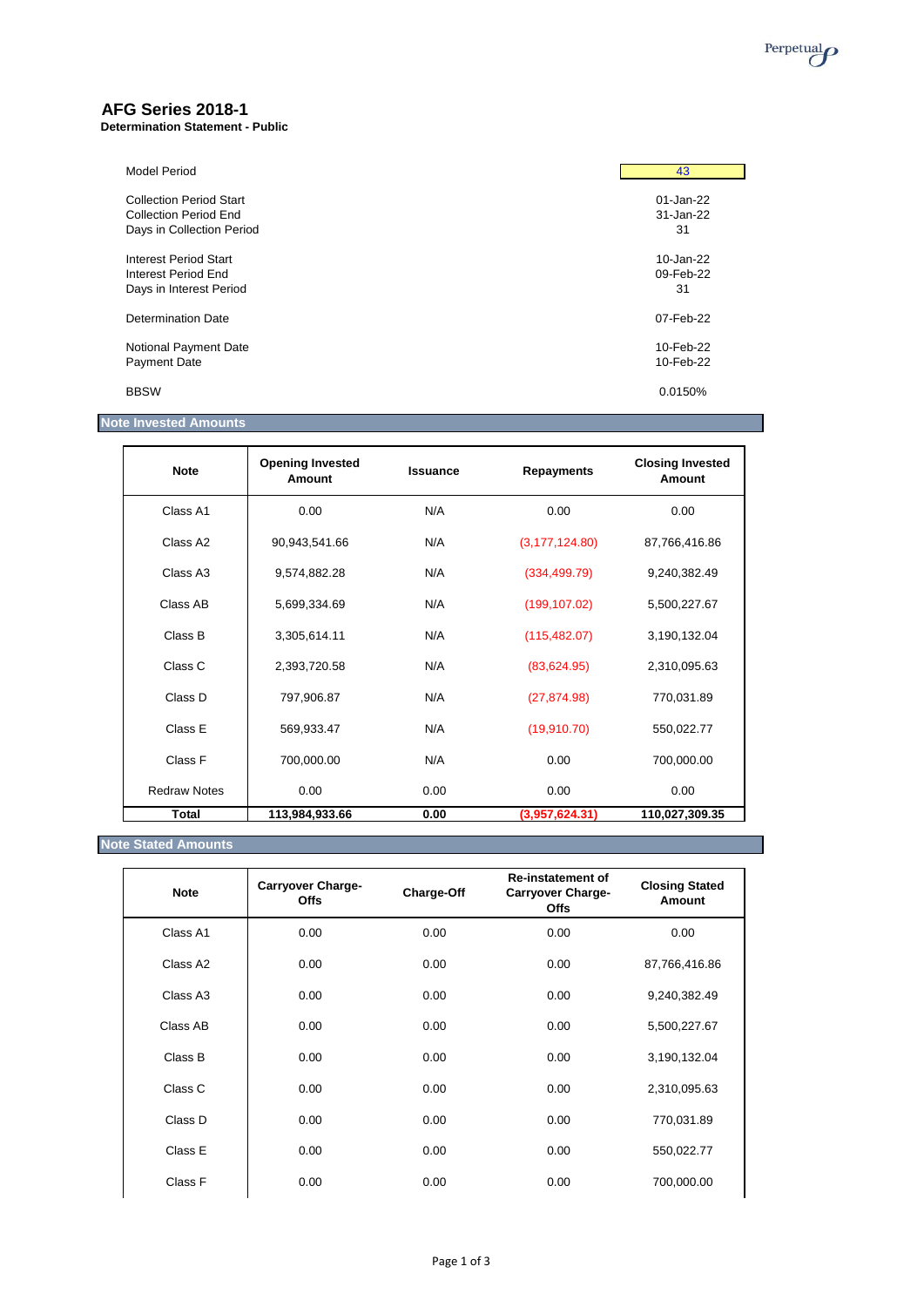

| <b>Redraw Notes</b> | 0.00 | 0.00 | 0.00 | 0.00           |
|---------------------|------|------|------|----------------|
| Total               | 0.00 | 0.00 | 0.00 | 110,027,309.35 |

### **Interest Payments** *Interest Payments*

| <b>Note</b>         | <b>Coupon Rate</b> | <b>Current Period</b><br>Interest | <b>Interest Paid</b> | <b>Unpaid Interest</b> |
|---------------------|--------------------|-----------------------------------|----------------------|------------------------|
| Class A1            | 0.7150%            | 0.00                              | 0.00                 | 0.00                   |
| Class A2            | 1.2150%            | 93,846.26                         | 93,846.26            | 0.00                   |
| Class A3            | 1.5650%            | 12,726.72                         | 12,726.72            | 0.00                   |
| Class AB            | 1.7650%            | 8,543.54                          | 8,543.54             | 0.00                   |
| Class B             | 1.9650%            | 5,516.75                          | 5,516.75             | 0.00                   |
| Class C             | 2.9150%            | 5,926.26                          | 5,926.26             | 0.00                   |
| Class D             | 3.9150%            | 2,653.09                          | 2,653.09             | 0.00                   |
| Class E             | 6.2150%            | 3,008.39                          | 3,008.39             | 0.00                   |
| Class F             | NR.                | NR.                               | N <sub>R</sub>       | NR.                    |
| <b>Redraw Notes</b> | 0.0150%            | 0.00                              | 0.00                 | 0.00                   |

### **Subordination / Factors**

| <b>Note</b>          | Original<br><b>Subordination</b> | <b>Current</b><br>Subordination | <b>Bond Factor</b> | <b>Opening Pool Factor</b> |
|----------------------|----------------------------------|---------------------------------|--------------------|----------------------------|
| Class A1             | 10.0000%                         | 20.2322%                        | 0.0000%            | 32.5671%                   |
| Class A <sub>2</sub> | 10.0000%                         | 20.2322%                        | 35.1066%           | 32.5671%                   |
| Class A <sub>3</sub> | 5.8000%                          | 11.8339%                        | 62.8597%           | 32.5671%                   |
| Class AB             | 3.3000%                          | 6.8349%                         | 62.8597%           | 32.5671%                   |
| Class B              | 1.8500%                          | 3.9355%                         | 62.8597%           | 32.5671%                   |
| Class C              | 0.8000%                          | 1.8360%                         | 62.8597%           | 32.5671%                   |
| Class D              | 0.4500%                          | 1.1361%                         | 62.8597%           | 32.5671%                   |
| Class E              | 0.2000%                          | 0.6362%                         | 62.8597%           | 32.5671%                   |
| Class F              | N/A                              | N/A                             | N/A                | N/A                        |
| <b>Redraw Notes</b>  | N/A                              | N/A                             | N/A                | N/A                        |

# **Prepayment Summary**

| <b>Repayments</b>                                                                              | 7,116,324.03                               |
|------------------------------------------------------------------------------------------------|--------------------------------------------|
| <b>Partial Prepayments</b><br><b>Full Prepayments</b><br><b>Scheduled Principal Repayments</b> | 1.693.246.14<br>5,022,748.07<br>400.329.82 |
| <b>Total Principal Repaid</b>                                                                  | 7,116,324.03                               |
| Less Redraws                                                                                   | (3, 158, 699.72)                           |
| <b>Principal Available For Distribution</b>                                                    | 3,957,624.31                               |
| Single Monthly Mortality Rate (SMM)<br>Constant Prepayment Rate (CPR)                          | 3.1318%<br>31.7391%                        |